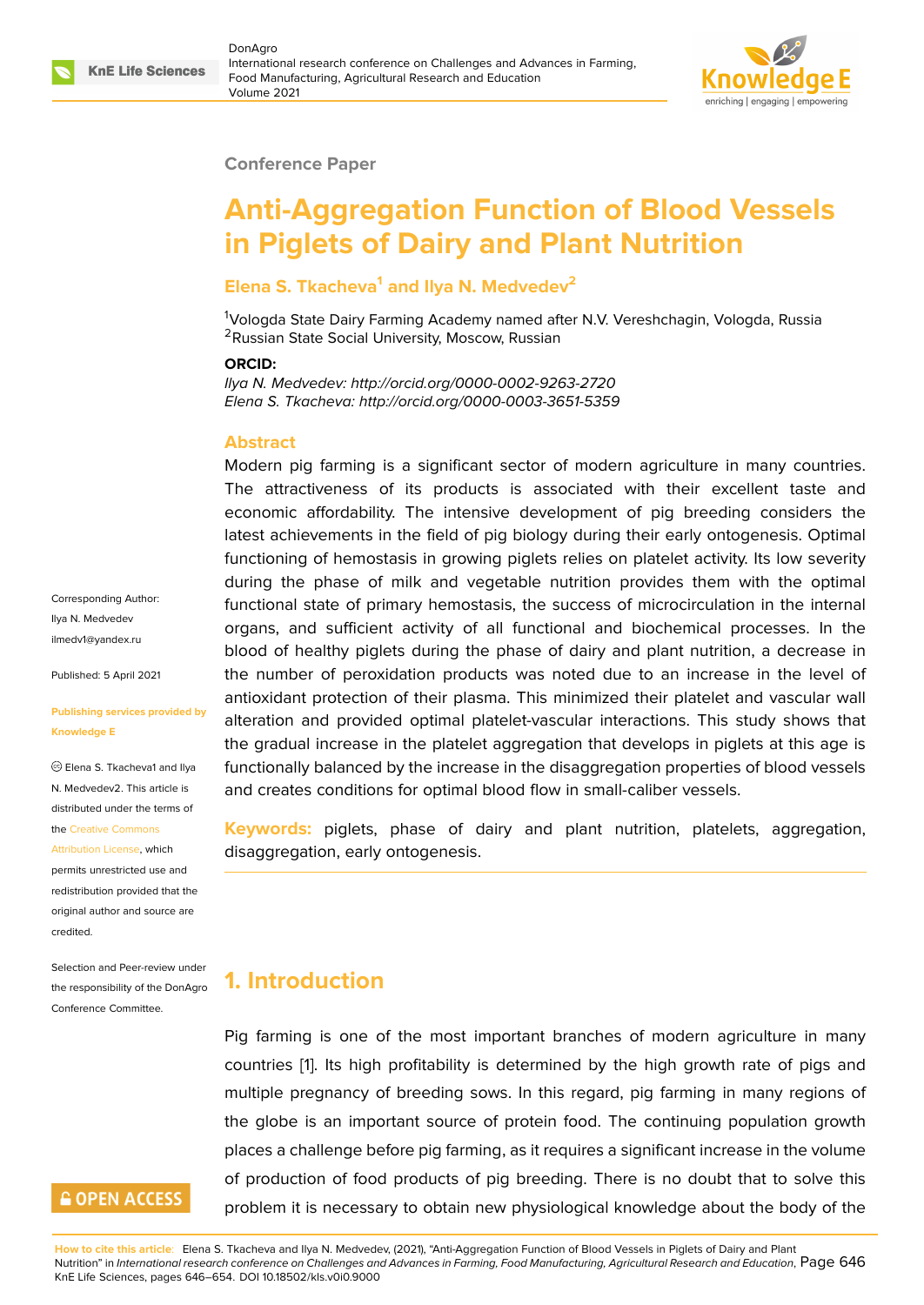pig during its ontogeny and its rapid practical application. It is particularly important to clarify the age dynamics of pigs hematological parameters, especially those related to the hemostatic system [2].

Functionally essential components of the hemostatic system of pigs are platelets and blood vessels. Their activity determines the status of primary hemostasis and microcirculation in the organis[m o](#page-6-1)f pigs of any age [3, 4]. An aggregation and disaggregation of platelets are very important for the formation of aggregates in the lumen of small blood vessels throughout the early ontogeny and, consequently, for the formation of economically important characteristics in pi[gs](#page-6-2) [[5\]](#page-6-3). However, despite the importance of the trophic balance between platelet and vascular components of primary hemostasis, pigs' features during the phase of milk-vegetable food remain poorly understood. In this regard, the goal was to establish the dyn[am](#page-6-4)ics of the activity of the aggregation of platelets and antiaggregatory activity of the vessels in piglets during the phase of milk-vegetable diet.

### **2. Materials and Methods**

This study was carried out in strict accordance with the ethical principles established by the European Convention for the Protection of Vertebrates Used for Scientific Purposes (adopted in Strasbourg on March 18, 1986 and confirmed in Strasbourg on June 15, 2006).

The work was performed on 36 healthy pigs of dairy nutrition, purebred breed of large white species. All the animals were examined on the 21st day, 25th day, 30th day, 35th day and 40th day of their life.

All piglets were evaluated for plasma lipid peroxidation activity by the level of acyl hydroperoxides and thiobarbituric acid-active products in it, using a kit manufactured by Agat-Med (Russia) taking into account the level of plasma antioxidant activity [6].

Platelet aggregation activity was evaluated [7] using a visual micromethod with adenosine diphosphate (0.5  $\times$  10<sup>-4</sup> M), collagen (1: 2 dilution of the main suspension), thrombin (0.125 U/ml), ristomycin (0.8 mg/ml) and adrenaline (5.0×10<sup>-6</sup> M) in plasma, w[h](#page-6-5)ich was standardized by the number of platelets co[nt](#page-7-0)ained in it to  $200\times10^9$  platelets/l. The authors counted the piglets' index of anti-aggregation activity of the vascular wall when dividing the time of the platelet aggregation in plasma taken after an episode of venous stasis by the time of development of the platelet aggregation in plasma taken without it [7].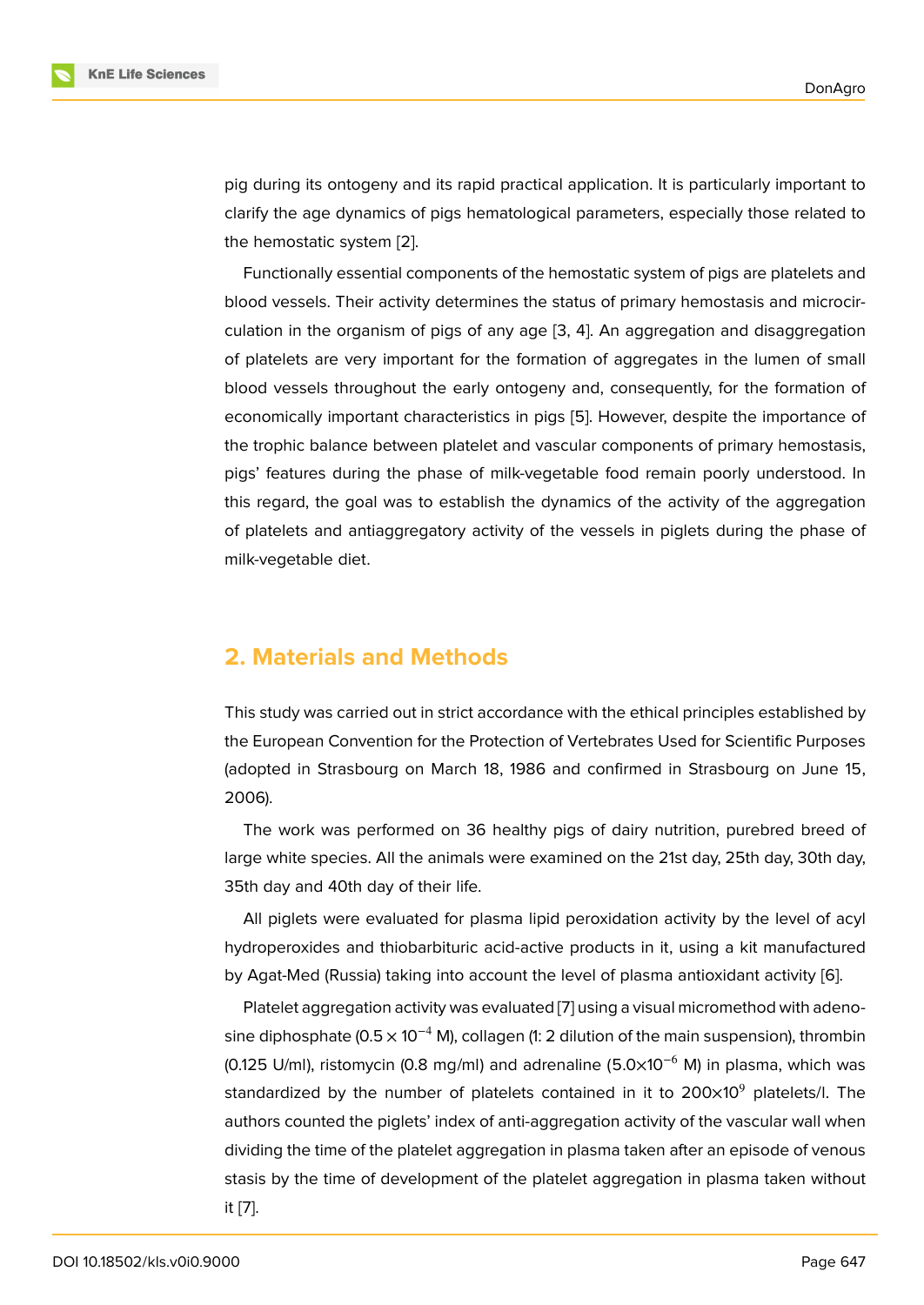The intravascular platelet aggregation was evaluated by phase contrast microscopy [8]. The results of the work performed were processed using Student's criterion (td).

### **[3](#page-7-1). Results**

In the blood of piglets during the phase of dairy and plant nutrition, there was a decrease in the level of primary lipid peroxidation products: acyl hydroperoxides – from  $1.38\pm0.019$  $D_{233}$ /1ml to 1.22 $\pm$ 0.011  $D_{233}$ /1ml and its secondary products, thiobarbituric acid-active compounds – from  $3.21\pm0.018$  µmol/l to  $3.01\pm0.025$  µmol/l, respectively. The revealed decrease in peroxidation occurred in piglets due to an increase in their antioxidant plasma defense activity at the age from  $35.9 \pm 0.12\%$  to the level of  $39.8 \pm 0.09\%$ . During the phase of dairy and plant nutrition, piglets showed some acceleration of the platelet aggregation. The fastest one was the platelet aggregation caused by collagen (table 1). A little later, the platelet aggregation occurred in response to ADP, ristomycin and  ${\sf H}_2{\sf O}_2.$ The platelet aggregation in response to thrombin and adrenaline occurred in animals even later, also gradually accelerating during observation (p<0.05).

For piglets during the phase of milk and plant nutrition, a tendency to increase the index of anti-aggregation activity of the vascular wall, in relation to all used aggregation stimulants, was characteristic (table 1). The maximum value in them was the index of antiplatelet activity of the vascular wall, calculated in relation to adrenaline, which amounted to  $1.57\pm0.08$  by the end of the observation. Slightly lower ones were the values of the index of antiaggregatory activity of the vascular wall with respect to  $H_2O_2$ and thrombin. Even lower ones in piglets were indicators of antiaggregational activity of the vascular wall in relation to the collagen inducer (increased when observed to 1.51 $\pm$ 0.04), in relation to ADP (increased when observed to 1.50 $\pm$ 0.05) and in relation to ristomycin (increased when observed to  $1.54\pm0.11$ ).

During the period of the third phase of early ontogenesis in the blood of piglets, the number of small and large platelet aggregates increased by 20.0% and 31.2%, respectively. The number of platelets in the composition of these aggregates increased to 8.9 $\pm$ 0.04% against 7.8 $\pm$ 0.08% at the beginning of the observation (table 1).

It becomes clear that for piglets during the phase of milk and vegetable nutrition, simultaneous increase in the platelet aggregation and the disaggregation properties of blood vessels is characteristic, which should be regarded as an important mechanism for the implementation of homeostasis processes at this stage of ontogenesis.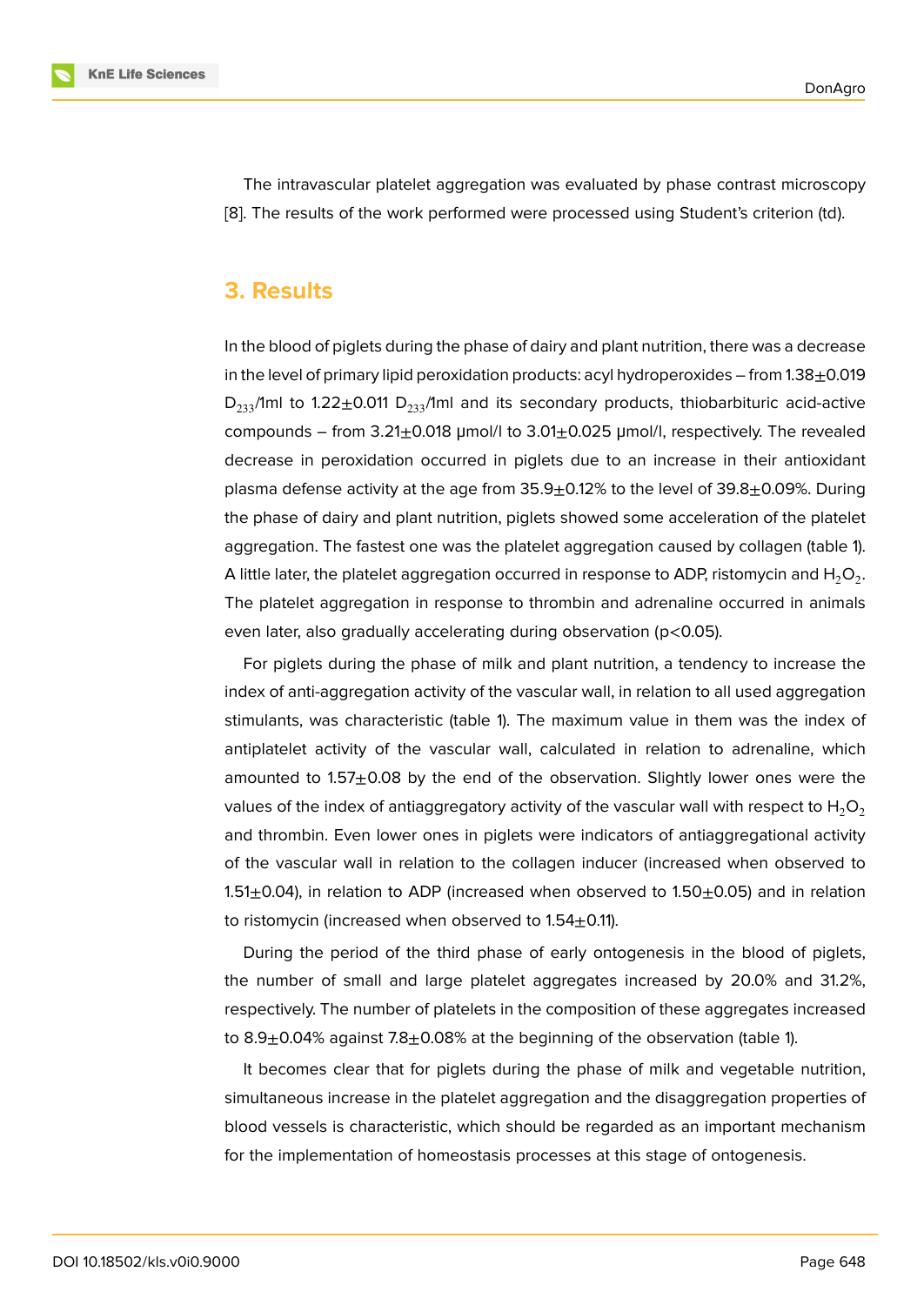### **4. Discussion**

In piglets, the phase of dairy and plant nutrition is considered as one of the most important stages of early ontogenesis. During this period, the adaptation of the animal's organism to environmental conditions intensifies and adaptation to the consumption of plant feed occurs [9]. During the phase of dairy and plant nutrition, there is a continuation of the development of organs and systems according to the plan determined by the genetic program of the body, taking into account the existing environmental conditions [10, 11]. This proc[es](#page-7-2)s proceeds in conditions of complete self-regulation by systems integrating the body, including the hemostatic system. It is biologically significant, as it indirectly regulates the level of functioning of internal organs due to control over the [sta](#page-7-3)t[e o](#page-7-4)f the aggregation of blood [12, 13].

The weakness of lipid peroxidation inherent in the examined piglets ensures a low degree of damage to platelet structures during the dairy and plant nutrition phase, which ensures weak synthesis o[f p](#page-7-5)[roa](#page-7-6)ggregants in them. This situation intensifies microcirculation in tissues, which is necessary for the successful functioning of the body in conditions of the beginning of consumption of plant feed [14].

A slight increase in platelet adhesion in piglets during the third phase of early ontogenesis, due to an increase in the ability to bind to collagen and ristomycin, was fully balanced by the anti-adhesive properties of the vessels. Stren[gth](#page-7-7)ening of vascular control over adhesion was confirmed by an increase in the index of anti-aggregation activity of the vascular wall in relation to collagen and ristomycin. The increase in adhesion itself was indirectly confirmed by the accelerated platelet aggregation with these inducers [15]. The activation of platelet adhesion in piglets was apparently based on an increase in the number of glycoproteins Ia-IIa and VI on their membranes and increased generation of von Willebrand factor in the vessel walls. This was supplemented by an intensific[atio](#page-7-8)n of its binding with an increased number of platelet glycoproteins Ib, which are receptors for von Willebrand factor [16, 17]. Undoubtedly, the activation of vascular control over platelet adhesion is associated with increased synthesis of prostacyclin and nitric oxide in the vessels of piglets during the phase of milk-vegetable nutrition.

Due to the increase in the synthesis of [an](#page-7-9)t[ipl](#page-7-10)atelet agents in the walls of blood vessels in piglets, the effect on the platelets of strong aggregation stimulators – collagen and thrombin – remained at the physiological level. This ensured their optimal activity of phospholipase C, components of the phosphoinositol activation pathway of platelets and enzymes that phosphorylate proteins of the platelet contractile system [18, 19].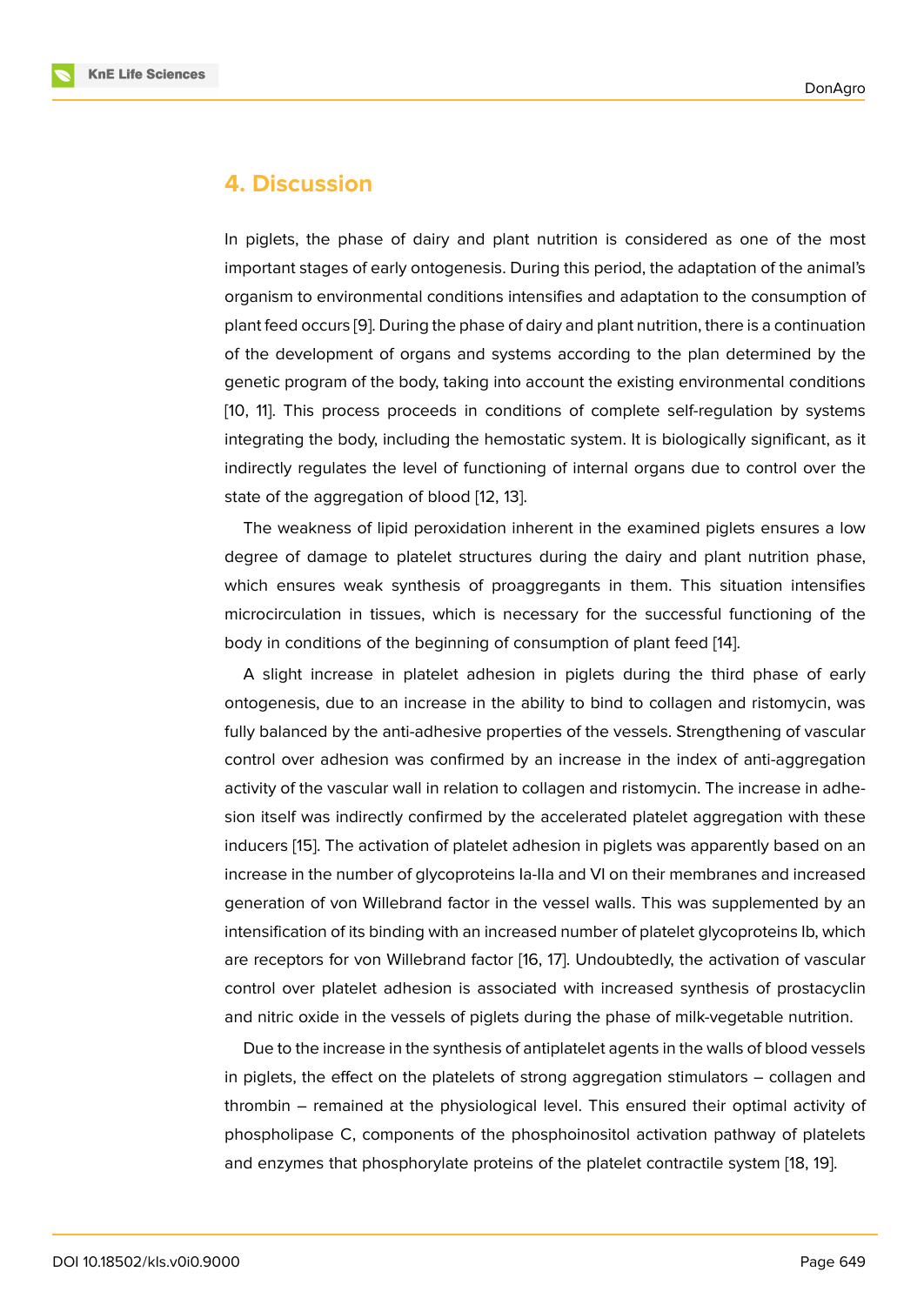| <b>Registered parameters</b>                                                                         | Age of piglets, n=36, M±m |                 |                           |                             |                 |
|------------------------------------------------------------------------------------------------------|---------------------------|-----------------|---------------------------|-----------------------------|-----------------|
|                                                                                                      | 21st day                  | 25th day        | 30th day                  | 35th day                    | 40th day        |
| Platelet aggregation<br>with ADP, s                                                                  | $40.2 + 0.14$             | $38.5 \pm 0.12$ | $36.1 \pm 0.10$           | $35.2 \pm 0.09$<br>p < 0.05 | $33.8 + 0.07$   |
| Vascular wall<br>anti-aggregation index<br>with ADP                                                  | $1.47 + 0.08$             | $1.47 + 0.06$   | $1.48 + 0.04$             | $1.49 + 0.06$               | $1.50 + 0.05$   |
| Platelet aggregation<br>with collagen, s                                                             | $30.0 + 0.05$             | $29.0 + 0.10$   | $27.4 \pm 0.12$           | $25.7 + 0.09$<br>p < 0.05   | $23.8 + 0.09$   |
| Collagen vascular wall<br>anti-aggregation index                                                     | $1.46 \pm 0.08$           | $1.47 + 0.06$   | $1.48 + 0.05$             | $1.49 + 0.03$               | $1.51 + 0.04$   |
| Platelet aggregation<br>with thrombin, s                                                             | $55.2 \pm 0.09$           | $53.1 \pm 0.12$ | $52.0 + 0.07$             | $50.6 + 0.08$<br>p < 0.05   | $48.2 + 0.08$   |
| Vascular wall<br>antiaggregation index<br>with thrombin                                              | $1.49 + 0.04$             | $1.50 + 0.09$   | $1.51 \pm 0.10$           | $1.52 + 0.06$               | $1.54 + 0.09$   |
| Platelet aggregation<br>with ristomycin, s                                                           | $42.8 + 0.12$             | $40.5 + 0.08$   | $38.3 + 0.15$             | $36.5 + 0.11$<br>p < 0.05   | $34.7 \pm 0.05$ |
| Vascular wall<br>antiaggregation index<br>with ristomycin                                            | $1.48 + 0.04$             | $1.49 + 0.07$   | $1.50 + 0.06$             | $1.52 + 0.09$               | $1.54 + 0.11$   |
| Platelet aggregation<br>with $H_2O_2$ , s                                                            | $44.5 + 0.10$             | $42.7 + 0.13$   | $40.5 + 0.12$             | $38.4 \pm 0.07$<br>p < 0.05 | $36.8 + 0.16$   |
| Index of<br>antiaggregatory activity<br>of the vascular wall<br>with $H_2O_2$                        | $1.49 + 0.06$             | $1.50 + 0.05$   | $1.51 \pm 0.04$           | $1.53 + 0.09$               | $1.54 + 0.06$   |
| Platelet aggregation<br>with adrenaline, s                                                           | $95.8 + 0.16$             | $93.1 \pm 0.20$ | $90.4 \pm 0.14$           | $87.5 \pm 0.19$<br>p < 0.05 | $84.5 \pm 0.15$ |
| Adrenaline vascular<br>wall anti-aggregation<br>index                                                | $1.51 \pm 0.05$           | $1.53 + 0.06$   | $1.55 + 0.08$             | $1.56 + 0.10$               | $1.57 + 0.08$   |
| The number of platelets<br>in the aggregates, %                                                      | $7.8 + 0.08$              | $8.2 + 0.11$    | $8.4 \pm 0.09$            | $8.6 + 0.07$<br>p < 0.05    | $8.9 + 0.04$    |
| The number of small<br>aggregates of 2-3<br>platelets per 100<br>free-lying platelets                | $3.5 + 0.08$              | $3.7 + 0.04$    | $3.9 + 0.09$<br>p < 0.05  | $4.0 + 0.07$<br>p < 0.01    | $4.3 \pm 0.08$  |
| The number of medium<br>and large aggregates, 4<br>or more platelets per<br>100 free-lying platelets | $0.20 + 0.06$             | $0.22 + 0.08$   | $0.23 + 0.04$<br>p < 0.05 | $0.25 + 0.10$<br>$p<$ 0.01  | $0.27 + 0.05$   |

TABLE 1: Indicators of primary hemostasis in piglets of dairy and plant nutrition

Legend: p - the reliability of the age dynamics of indicators.

A gradual increase in the synthesis of prostacyclin and nitric oxide in the vessel walls during the phase of milk and plant nutrition in piglets retains a physiologically optimal level of influence on platelet receptors of weak aggregation inducers, adenosine diphosphate and adrenaline, as well [20, 21]. The achieved effect, apparently, is associated with an increase in the number and increase in the activity of platelet receptors not only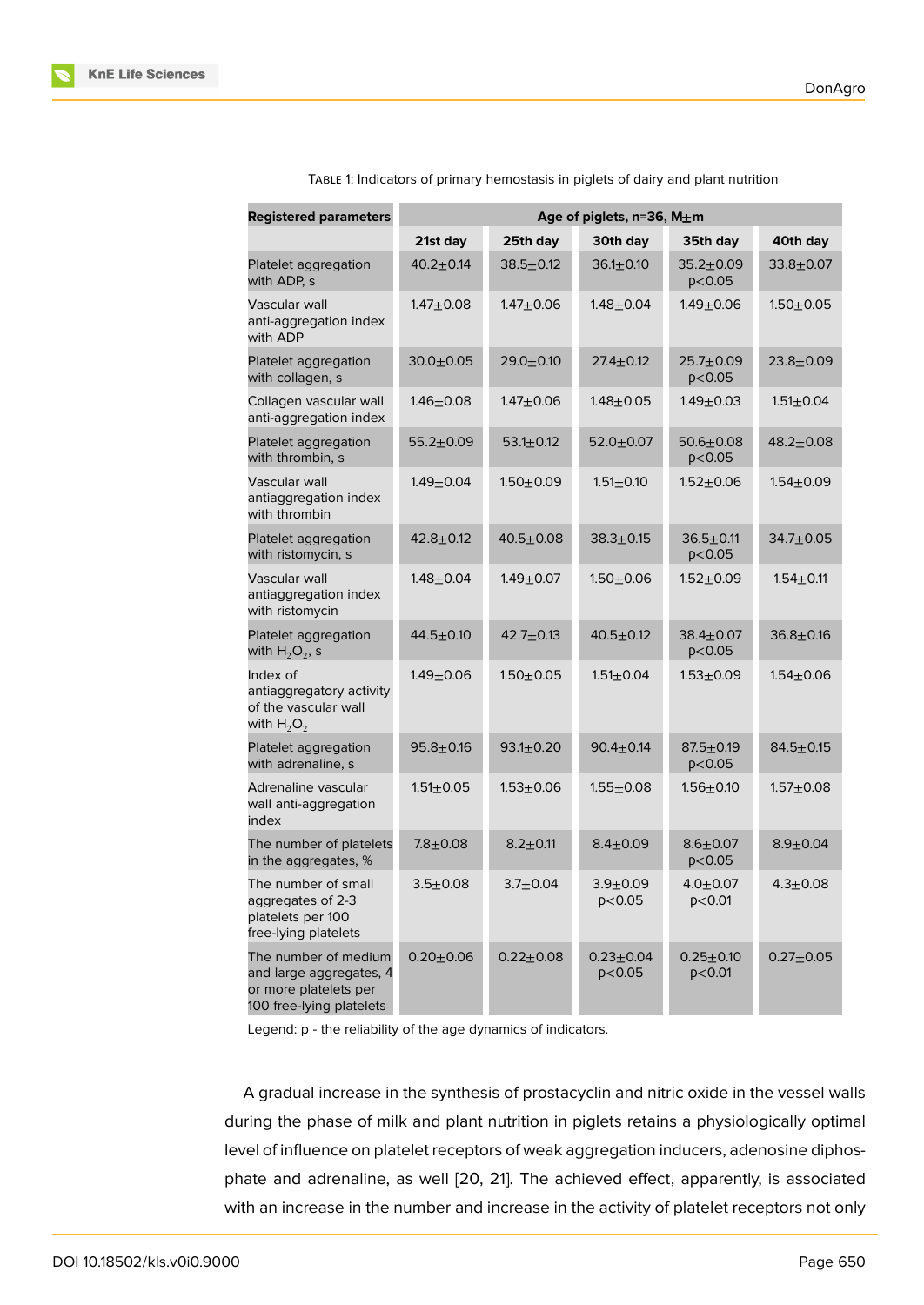to aggregation inducers and fibrinogen (GPIIв-IIIа), but also to vascular disaggregants [22].

An increase in the disaggregation effects from the vessels is associated with the process of weakening of the functional properties of phospholipase A2 in platelets of [pigl](#page-8-0)ets, which led to activation of the release of a sufficient amount of arachidonic acid from their phospholipids [23]. It may be thought that an increase in the blood concentration of piglets during the phase of milk and vegetable nutrition of the concentration of disaggregants seriously inhibits their platelet cyclooxygenase and thromboxane synthetase activity and weak[ens](#page-8-1) the synthesis of proaggregate prostaglandins in platelets [24]. The increase in the platelet aggregation detected in piglets during the third phase of early ontogenesis in vitro was consistent with the data obtained by evaluating the intravascular activity of platelets [25, 26]. The increase in the index of antiplatelet activity [of t](#page-8-2)he vascular wall found in piglets indicated a functional balance of the activity of proaggregate and disaggregant influences in the blood [27]. Also, the results indicated a low degree of collagen contac[t of](#page-8-3) [the](#page-8-4) subendothelium of piglets at this age and their blood due to the high safety of the endothelial lining of the vessels [28, 29].

## **5. Conclusion**

The balance of hemostatic activity of platelets and blood vessels in piglets is very significant for the functioning of the entire hemostasis system. Their sufficiency in piglets ensures the optimum fluid properties of the blood and the success of microcirculation in their organs. The platelet aggregation and adequate control of it from the vessels during the entire phase of dairy and plant nutrition very much determine the intensity of the anabolic processes in the body of piglets, and therefore the formation of their productive qualities. Piglets during the phase of dairy and plant nutrition are characterized by low plasma lipid peroxidation activity. It can be assumed that this greatly contributes to their increased antiaggregatory activity of their vessels and creates the conditions for an adequate level of vascular control over the hemostatic properties of platelets. The increase in platelet activity occurring in piglets during the third phase of early ontogenesis is fully balanced by the antiaggregatory manifestations of blood vessels. This balance can be considered as the basis for maintaining the optimum hemocirculation in the capillaries of piglets of this age and ensuring high activity of metabolic processes in the tissues, and, consequently, the maximum possible severity of growths.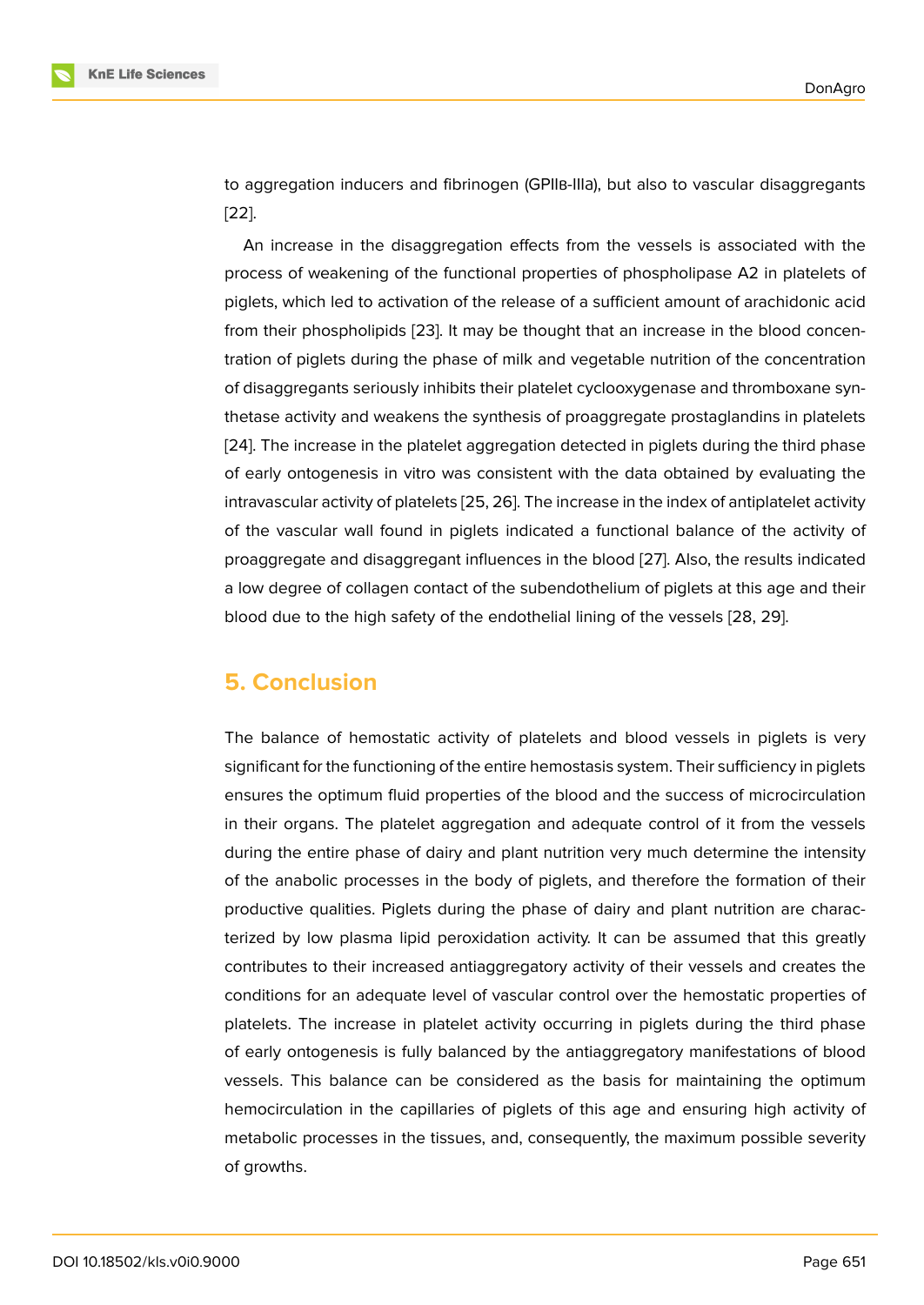

## **Funding**

The study was conducted entirely at the expense of the authors.

## **Acknowledgement**

The authors would like to thank their colleague for their contribution and support to the research. They are also thankful to all the reviewers who gave their valuable inputs to the manuscript and helped in completing the paper.

# **Conflict of Interest**

The authors have no conflict of interest to declare.

## **References**

- <span id="page-6-0"></span>[1] Maksimov, V. I., *et al*. (2018). Physiological Dynamics of Microrheological Characteristics of Erythrocytes in Piglets during the Phase of Milk Nutrition. *Research Journal of Pharmaceutical, Biological and Chemical Sciences*, vol. 9, issue 5, pp. 454–459.
- <span id="page-6-1"></span>[2] Tkacheva, E. S. and Zavalishina, S. Y. (2018). Physiology of Platelet Hemostasis in Piglets during the Phase of Newborns. *Research Journal of Pharmaceutical, Biological and Chemical Sciences*, vol. 9, issue 5, pp. 1912–1918.
- <span id="page-6-2"></span>[3] Zavalishina, S. Y. (2018). Functional Properties of Coagulation Hemostasis in Calves During the Phase of Dairy-Vegetative Nutrition. *Research Journal of Pharmaceutical, Biological and Chemical Sciences*, vol. 9, issue 5, pp. 784–790.
- <span id="page-6-3"></span>[4] Karpov, V.Yu., *et al.* (2020). The Potential of Health Tourism Regarding Stimulation of Functional Capabilities of the Cardiovascular System. *Bioscience Biotechnology Research Communications*, vol. 13, issue 1, pp. 156–159.
- <span id="page-6-4"></span>[5] Zavalishina, S.Yu. (2020). Functional Activity of the Cardiorespiratory System and the General Level of Physical Capabilities Against the Background of Regular Physical Exertion. *Bioscience Biotechnology Research Communications,* vol. 13, issue 4, pp. 2327–2331.
- <span id="page-6-5"></span>[6] Barkagan, Z. S. and Momot, A. P. (2008). *Diagnosis and Controlled Therapy of Hemostatic Disorders*. Moscow: NEWYAMED, p. 292.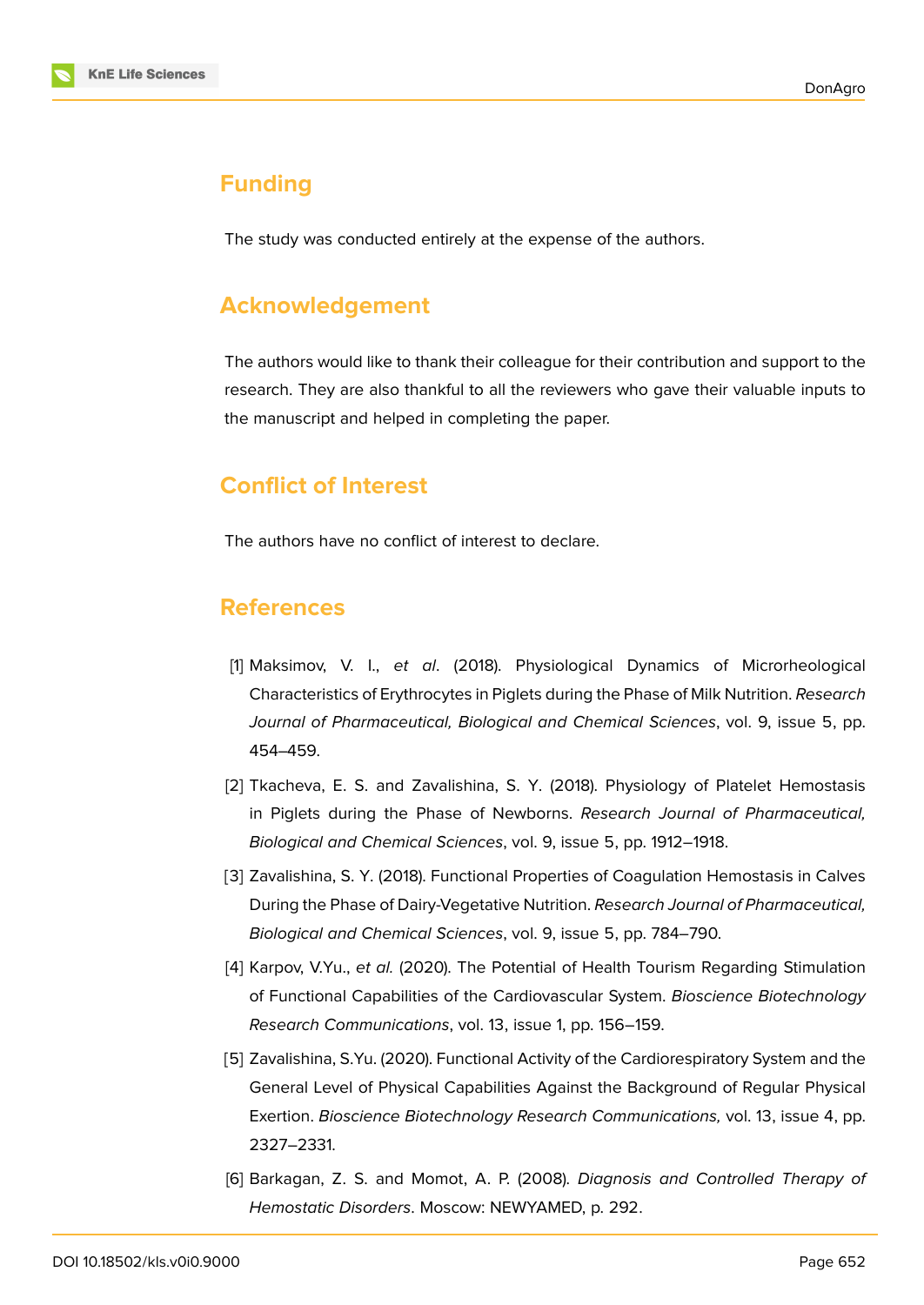

- <span id="page-7-0"></span>[7] Shitikova, A. S. (2000). *Platelet Hemostasis.* St. Petersburg: St. Petersburg State Medical University, p. 227.
- <span id="page-7-1"></span>[8] Shitikova, A. S. (2008). *Thrombocytopathy is Congenital and Acquired.* St. Petersburg: Information and Publishing Center of the Military Medical Academy, p. 384.
- <span id="page-7-2"></span>[9] Zavalishina, S. Y. (2018). Functioning of Mechanisms of Hemocoagulation Restriction in Calves at Change of Methods of Nutrition. *Research Journal of Pharmaceutical, Biological and Chemical Sciences*, vol. 9, issue 5, pp. 800–806.
- <span id="page-7-3"></span>[10] Zavalishina, S. Y. (2018). Functioning of Platelets in Milk and Vegetable Nutrition Calves. *Research Journal of Pharmaceutical, Biological and Chemical Sciences*, vol. 9, issue 5, pp. 943–949.
- <span id="page-7-4"></span>[11] Makhov, A. S. (2018). Perspectives of Rink-Bendi Development among People with Hearing Impairment in Russia. *Research Journal of Pharmaceutical, Biological and Chemical Sciences*, vol. 9, issue 5, pp. 139–146.
- <span id="page-7-5"></span>[12] Tkacheva, E.S., Zavalishina, S.Yu. (2018). Physiological Aspects Of Platelet Aggregation In Piglets Of Milk Nutrition. *Research Journal of Pharmaceutical, Biological and Chemical Sciences*, vol. 9, issue 5, pp. 74–80.
- <span id="page-7-6"></span>[13] Zavalishina, S. Y. (2018). Functional Activity of Plasma Hemostasis in Neonatal Calves with Iron Deficiency, Who Received Ferroglucin and Glycopin. *Research Journal of Pharmaceutical, Biological and Chemical Sciences*, vol. 9, issue 5, pp. 1186–1191.
- <span id="page-7-7"></span>[14] Zavalishina, S. Y. (2018). Functional Properties of Anticoagulation and Fibrinolysis in Calves of Plant Nutrition. *Research Journal of Pharmaceutical, Biological and Chemical Sciences*, vol. 9, issue 5, pp. 1082–1087.
- <span id="page-7-8"></span>[15] Vorobyeva, N.V., *et al.* (2018). Influence Of Physical Exercise On The Activity Of Brain Processes. Research Journal of Pharmaceutical, Biological and Chemical Sciences, vol. 9, issue 6, pp. 240–244.
- <span id="page-7-9"></span>[16] Zavalishina, S. Y. (2018). Physiology of Vascular Hemostasis in Newborn Calves. *Research Journal of Pharmaceutical, Biological and Chemical Sciences*, vol. 9, issue 5, pp. 1037–1044.
- <span id="page-7-10"></span>[17] Kulikov, E.V., *et al.* (2020). The effects of meldonium on microrheological abnormalities of erythrocytes in rats with obesity: An experimental study. *Bali Medical Journal*, vol. 9, issue 2, pp. 444–450.
- [18] Zavalishina, S.Yu. (2020). Functional Features of Hemostasis in Weakened Newborn Calves Treated with Aminosol. *Bioscience Biotechnology Research Communications*, vol. 13, issue 3, pp. 1251–1256.